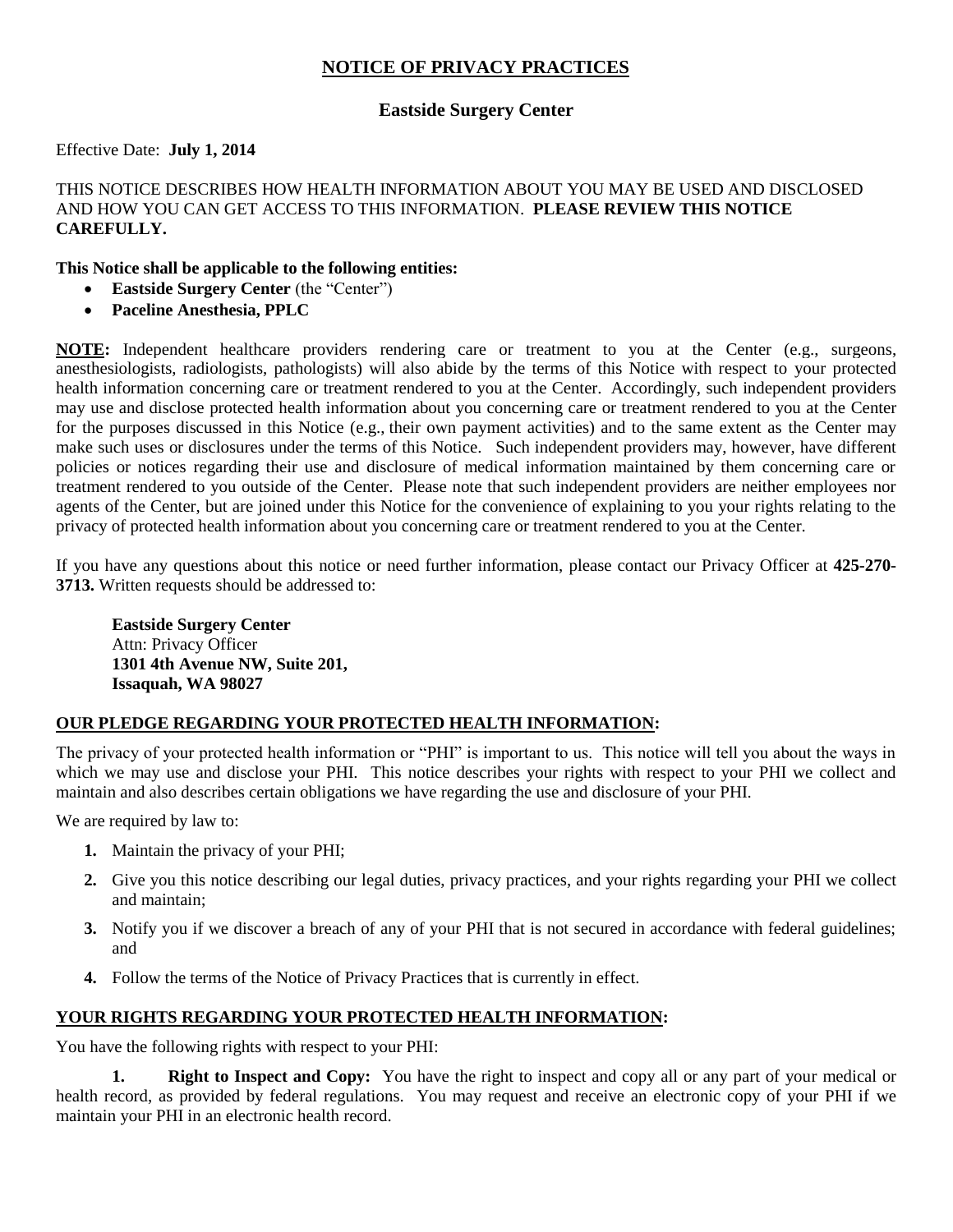To inspect and copy your PHI, you must submit your request in writing to our Privacy Officer at the address listed on the first page of this notice. If you request a copy of your PHI we may charge a reasonable, cost-based fee in accordance with state law for the costs associated with fulfilling your request.

We may deny your request under certain limited circumstances.

**2. Right to Amend:** You have the right to request that we amend your PHI or a medical or health record about you if you feel that health information we have about you is incorrect or incomplete. You have the right to request an amendment for as long as we keep the information. To request an amendment, your request must be made in writing, submitted to our Privacy Officer at the address listed on the first page of this notice, and must provide a reason that supports your request for an amendment. We may deny your request under certain limited circumstances.

**3. Right to an Accounting of Disclosures:** You have the right to request a list accounting for any disclosures of your PHI we have made, except for disclosures made for the purpose of treatment, payment, health care operations and certain other purposes if such disclosures were made through a paper record or other health record that is not electronic, as set forth in federal regulations. If you request an accounting of disclosures of your PHI, the accounting may include disclosures made for the purpose of treatment, payment and health care operations to the extent that disclosures are made through an electronic health record.

To request an accounting of disclosures, you must submit your request in writing to our Privacy Officer at the address listed on the first page of this notice. Your request must state a time period which may not be longer than 6 years and may not include dates before April 14, 2003. The first list you request within a 12 month period will be free. For additional lists, we may charge you for the costs of providing the list. We will notify you of the cost involved and you may choose to withdraw or modify your request at that time before any costs are incurred.

**4. Right to Request Restrictions:** You have the right to request a restriction or limitation on the use and disclosure of your PHI. You also have the right to request a restriction or limitation on the disclosure of your PHI to someone who is involved in your care or the payment for your care, such as a family member or friend. For example, you could ask that we restrict a specified nurse from use of your PHI or that we not disclose information to your spouse about a surgery you had.

If you pay for a service entirely out-of-pocket, you may request that information regarding the service be withheld and not provided to a third party payor for purposes of payment or health care operations. We are obligated by law to abide by such restriction.

To request a restriction on the use and disclosure of your PHI, you must make your request in writing to our Privacy Officer at the address listed on the first page of this notice. In your request, you must tell us what information you want to limit and to whom you want the limitations to apply. We will notify you of our decision regarding the requested restriction. If we do agree to your requested restriction, we will comply with your request unless the information is needed to provide you emergency treatment.

**5. Right to Receive Confidential Communications:** You have the right to request that we communicate with you about your PHI in a certain way or have such communications addressed to a certain location. For example, you can ask that we only contact you at work or by mail to a post office box.

To request confidential communications, you must make your request in writing to our Privacy Officer at the address listed on the first page of this notice. Your request must specify how or where you wish to be contacted.

**6. Right to a Paper Copy of this Notice:** You have the right to obtain a paper copy of this notice at any time upon request. At the time of first service rendered, we are required to provide you with a paper copy of this notice. To obtain a copy of this notice at any other time, please request it from our Privacy Officer at the address listed on the first page of this notice.

**7. Right to Revoke Authorization:** If you execute any authorization(s) for the use and disclosure of your PHI, you have the right to revoke such authorization(s), except to the extent that action has already been taken in reliance on such authorization.

### **HOW WE MAY USE AND DISCLOSE YOUR PROTECTED HEALTH INFORMATION WITHOUT YOUR AUTHORIZATION:**

The following categories describe different ways that we may use and disclose your PHI without your authorization.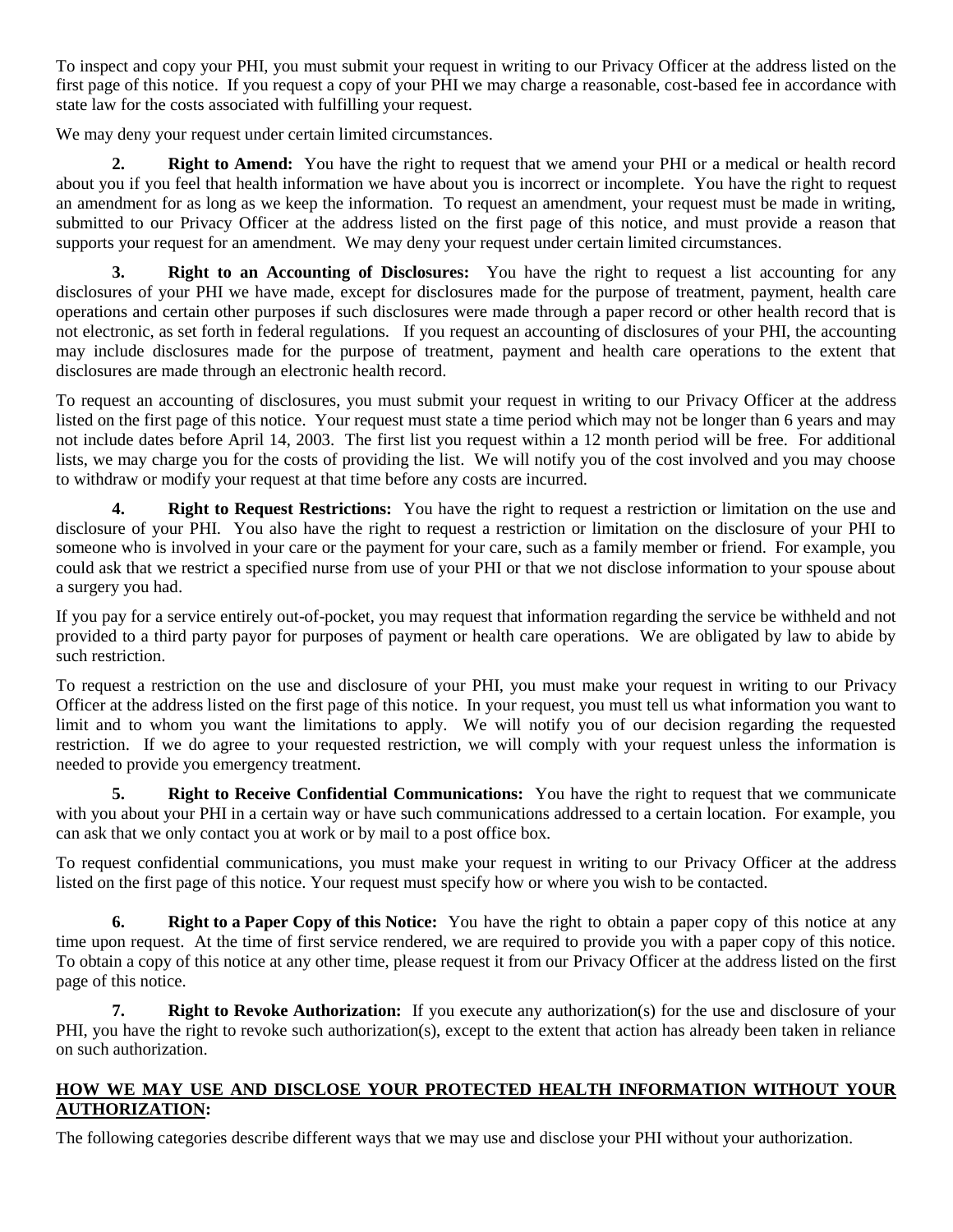**1. For Treatment:** We may use your PHI to provide you with health care treatment or services. We may disclose your PHI to other doctors, nurses, technicians, health students, or other personnel who are involved in taking care of you. For example, another doctor treating you for a broken leg may need to know if you have diabetes because diabetes may slow the healing process.

**2. For Payment:** We may use and disclose your PHI so that the treatment and services you receive from us may be billed to and payment collected from you, an insurance company, or a third party. For example, we may need to give your health plan information about your visit to our practice so your health plan will pay us or reimburse you for the visit. We may also tell your health plan about a treatment you are going to receive to obtain prior approval or to determine whether your plan will cover the treatment.

**3. For Health Care Operations:** We may use and disclose your PHI for operations of our practice. For example, we may use health information to review our treatment and services and to evaluate the performance of our staff in caring for you.

**4. For Research:** We may disclose your PHI for the purpose of research. We will only disclose your PHI for research purposes upon your express authorization or if the research protocol has been approved by an institutional review board that has reviewed the research proposal and established protocols to ensure the privacy of your PHI.

**5. As Required By Law:** We may disclose your PHI when required to do so by federal, state, or local law.

**6. To Avert a Serious Threat to Health or Safety:** We may use and disclose your PHI when necessary to prevent a serious threat to your health and safety or the health and safety of the public or another person.

**7. Military and Veterans:** If you are a member of the armed forces or separated/discharged from military services, we may release your PHI as required by military command authorities or the Department of Veterans Affairs as may be applicable. We may also release health information about foreign military personnel to the appropriate foreign military authorities.

**8. Workers' Compensation:** We may release your PHI as authorized by, and in compliance with, laws related to workers' compensation and similar programs established by law that provide benefits for work-related illnesses and injuries without regard to fault.

**9. Public Health Activities:** We may disclose your PHI for public health activities. These activities generally include the following:

- to prevent or control disease, injury, or disability;
- to report births and deaths;
- to report child abuse or neglect;
- to report reactions to medications or problems with products;
- to notify people of recalls of products they may be using;
- to notify person or organization required to receive information on FDA-regulated products; and
- to notify a person who may have been exposed to a disease or may be at risk for contracting or spreading a disease or condition.

**10. Health Oversight Activities:** We may disclose your PHI to a health oversight agency for activities authorized by law. These oversight activities include, for example, audits, investigations, inspections, and licensure. These activities are necessary for the government to monitor the health care system, government programs, and compliance with civil rights laws.

**11. Lawsuits and Disputes:** If you are involved in a lawsuit or a dispute, we may disclose your PHI in response to a court or administrative order. We may also disclose your PHI in response to a subpoena, discovery request, or other lawful process by someone else involved in the dispute, but only if efforts have been made to tell you about the request or to obtain an order protecting the information requested.

**12. Law Enforcement:** We may disclose your PHI to law enforcement officials for law enforcement purposes including the following:

- in reporting certain injuries, as required by law, gunshot wounds, burns, injuries to perpetrators of crime;
- in response to a court order, subpoena, warrant, summons or similar process;
- to identify or locate a suspect, fugitive, material witness, or missing person;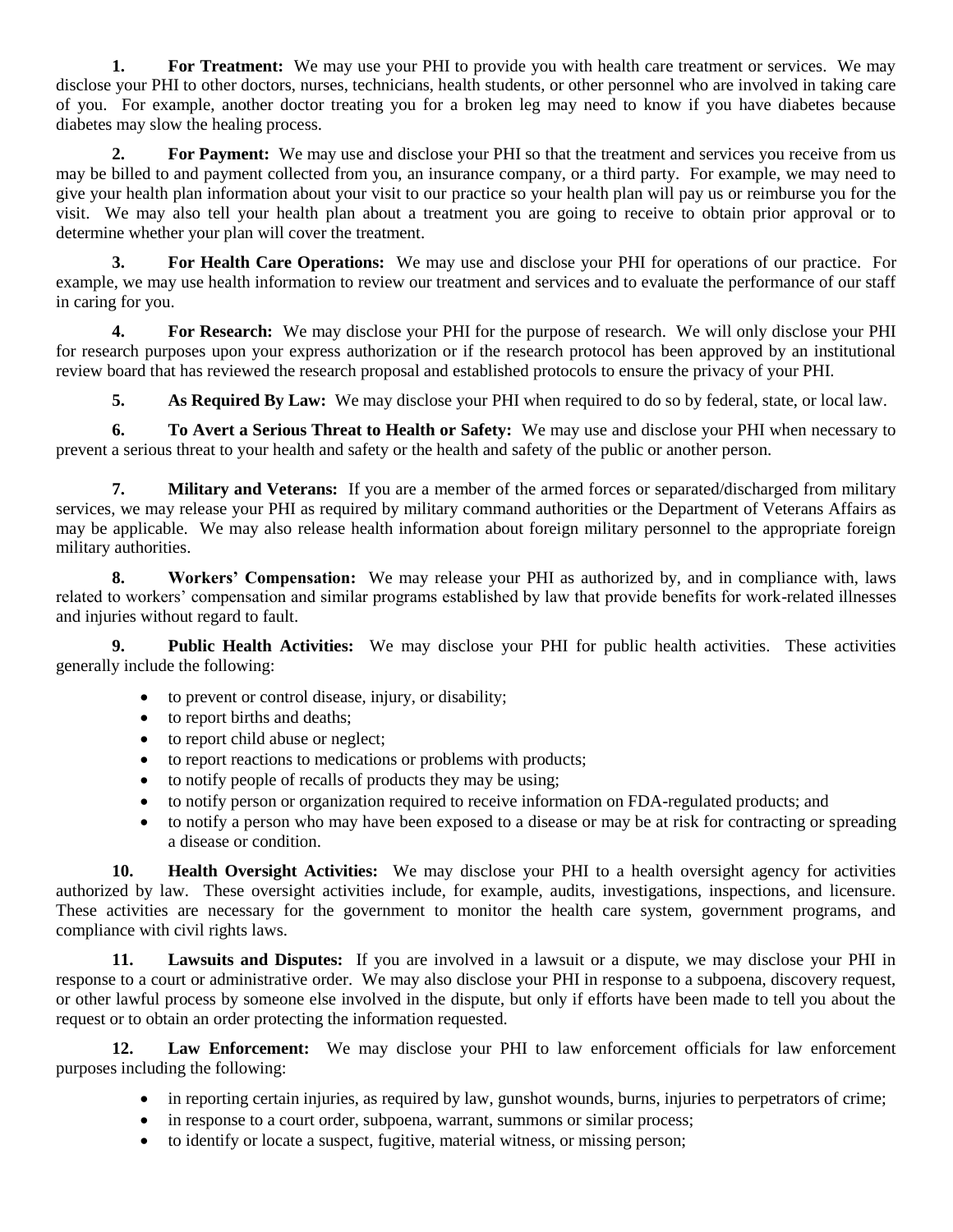- about the victim of a crime, if the victim agrees to disclose or under certain limited circumstances, we are unable to obtain the person's agreement;
- about a death we believe may be the result of criminal conduct;
- about criminal conduct at our facility; and
- in emergency circumstances to report a crime; the location of the crime or victims; or the identity, description, or location of the person who committed the crime.

**13. Organ and Tissue Donation:** We may disclose your PHI to organizations involved in the procurement, banking, or transplantation of cadaveric organs, eyes or tissue, for the purpose of facilitating organ and tissue donation where applicable.

**14. Abuse, Neglect and Domestic Violence:** We may disclose your PHI to an appropriate governmental authority if we reasonably believe that you may be a victim of abuse, neglect, or domestic violence. We will only make this disclosure if you agree or when required or authorized by law.

**15. Coroners, Health Examiners and Funeral Directors:** We may disclose your PHI to a coroner or health examiner. This may be necessary, for example, to identify a deceased person or determine the cause of death. We may also disclose your PHI to funeral directors as necessary to carry out their duties.

**16. National Security and Intelligence Activities:** We may disclose your PHI to authorized federal officials for intelligence, counterintelligence, and other national security activities authorized by law, or for the purpose of providing protective services to the President or foreign heads of state.

**17. Inmates:** If you are an inmate of a correctional institution or under the custody of a law enforcement official, we may disclose your PHI to the correctional institution or law enforcement official. This release would be necessary (a) for the institution to provide you with health care; (b) to protect your health and safety or the health and safety of others; or (c) for the safety and security of the correctional institution.

### **EXAMPLES OF OTHER PERMISSIBLE OR REQUIRED DISCLOSURES OF YOUR PROTECTED HEALTH INFORMATION WITHOUT YOUR AUTHORIZATION:**

**1. Business Associates:** Some of our activities are provided on our behalf through contracts with business associates. Examples of when we may use a business associate include coding and claims submission performed by a third party billing company, consulting and quality assurance activities provided by an outside consultant, billing and coding audits performed by an outside auditor, and other legal and consulting services provided in response to billing and reimbursement issues which may arise from time to time. When we enter into contracts to obtain these services, we may need to disclose your PHI to our business associate so that the associate may perform the job which we have requested. To protect your PHI, however, we require our business associate to appropriately safeguard your information.

**2. Notification:** We may use or disclose your PHI to notify or assist in notifying a family member, personal representative, close personal friend, or other person responsible for your care of your location and general condition. **We will not disclose your PHI to your family members, personal representative or close personal friends as described in this paragraph if you object to such disclosure. Please notify our Privacy Officer if you object to such disclosures.**

**3. Communication with family members:** Health professionals, including those employed by or under contract with us may disclose to a family member, other relative, close personal friend or any other person you identify, health information relative to that person's involvement in your care or payment related to your care, unless you object to the disclosure.

**4. Unlawful conduct:** Federal law allows for the release of your PHI to appropriate health oversight agencies, public health authorities or attorneys, provided that a work force member or business associate believes in good faith that we have engaged in unlawful conduct or otherwise violated professional or clinical standards and are potentially endangering one or more patients, workers or the public.

#### **WE MAY NOT USE OR DISCLOSE YOUR PROTECTED HEALTH INFORMATION FOR THE FOLLOWING PURPOSES WITHOUT YOUR AUTHORIZATION:**